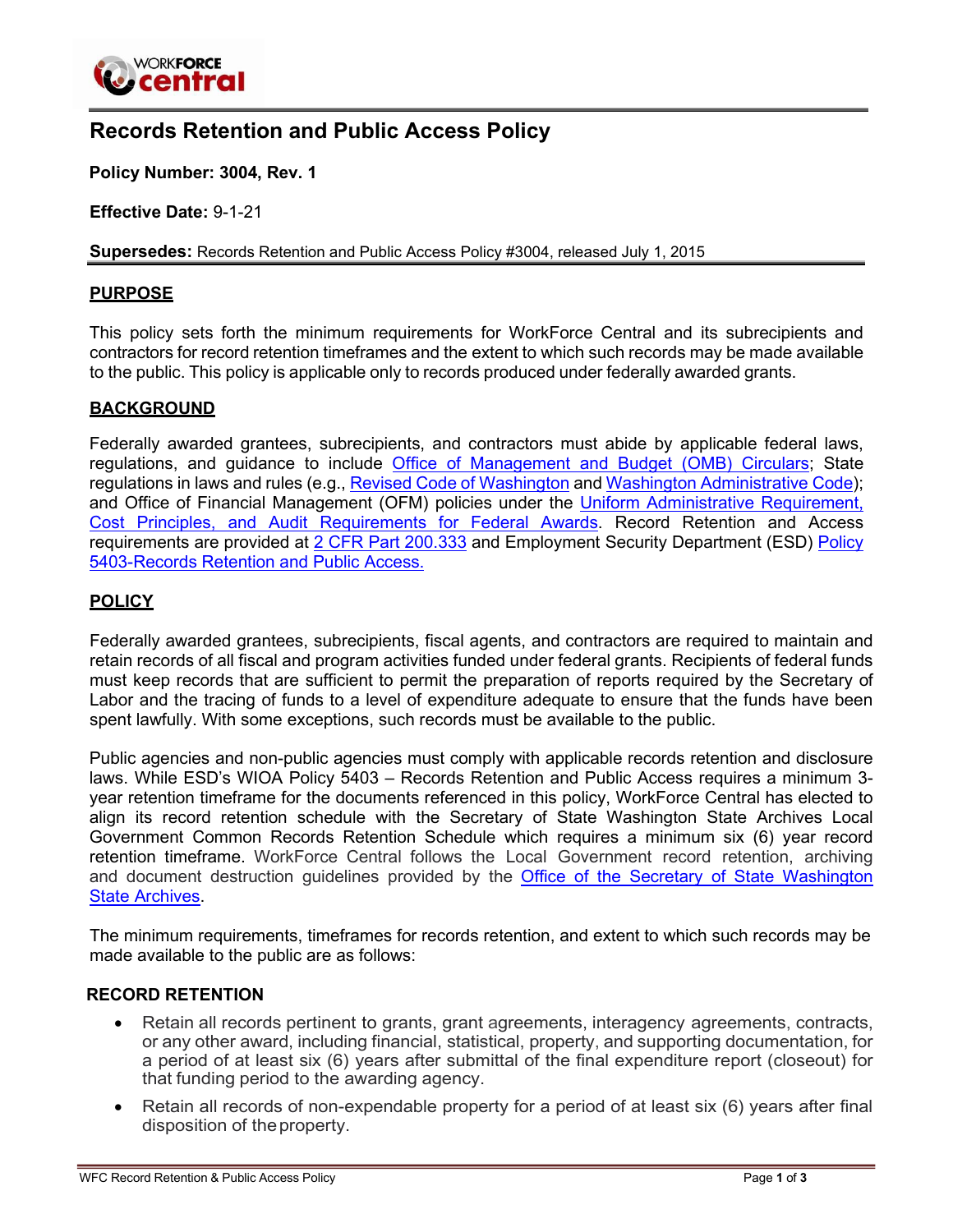- For WIOA Title I records, retain all program and data validation records pertinent to applicants, registrants, eligible applicants/registrants, participants, terminees, employees, and applicants for employment for a period of not less than six (6) years from the point that the record is no longer included in reportable outcomes (as opposed to the close of the applicant's program year).
	- o Example: A participant exits in January 2020 and is still reported in the PY20 performance report for the period ending June 30, 2021. The record retention period is July 1, 2021 through June 30, 2027.
- When applicable, WIOA Title I federally funded recipients must report program income after the period of performance. Where there is such a requirement, the retention period for the records pertaining to the earning of the program income starts from the end of WorkForce Central's fiscal year in which the program income isearned.
- Retain records regarding complaints and actions taken on the complaints for at least six (6) years from the date of resolution of thecomplaints.
- After documents have been retained for the six (6) years, staff shall refer to their organizations' guidelines for archiving and/or destroying of confidential information.
- Copies of records made by microfilming, photocopying, or similar methods may be substituted for original records if they are preserved with integrity and are admissible as evidence.
- All records retained beyond the mandatory retention period are subject to audit and/or review.
- Records for real property and equipment acquired with federal funds must be retained for 6 years after final disposition.
- Indirect cost rate computations or proposals, cost allocation plans, and any similar accounting computations of the rate at which a particular group of costs is chargeable (such as computer usage chargeback rates or composite fringe benefit rates) will be retained based on:
	- $\circ$  If submitted for negotiation, the proposal plan, or other computation required to form the basis for negotiation of the rate, the 6-year retention period for its supporting records starts from the date of such submission.
	- $\circ$  If not submitted for negotiation, the proposal plan, or computation and its supporting records, the 6-year retention period starts from the end of the fiscal year (or other accounting period) covered by the proposal, plan, or other computation.

### **Exceptions to the six (6) year retention policy**

- Retain all records beyond the required six (6) years if any litigation or audit is under way or a claim is instituted involving the grant or agreement covered by the records. The records must be retained for at least six (6) years after the litigation, audit, or claim has been resolved.
- In the event of a termination of the relationship between WorkForce Central and a federally funded sub-recipient, the sub-recipient will be responsible for the maintenance and retention of their records for the minimum six (6) year timeframe. However, if the sub-recipient is unable to maintain and retain its own records, WorkForce Central will assume the responsibility of maintaining and retaining the sub-recipient's federally funded records at which time the subrecipient is no longer subject to the six (6) year record retention policy.
- When records are transferred to or maintained by the federal awarding agency or pass-through entity, the 6-year retention policy is no longer applicable to WorkForce Central.

## **PUBLIC ACCESS TO RECORDS**

### **Records Available to the Public**

The names of staff in positions funded by federally awarded grants, in part or in whole, will be a matter of public record. Other information pertaining to these employees will be made available to the public in the same manner and to the same extent as such information is made available about staff in